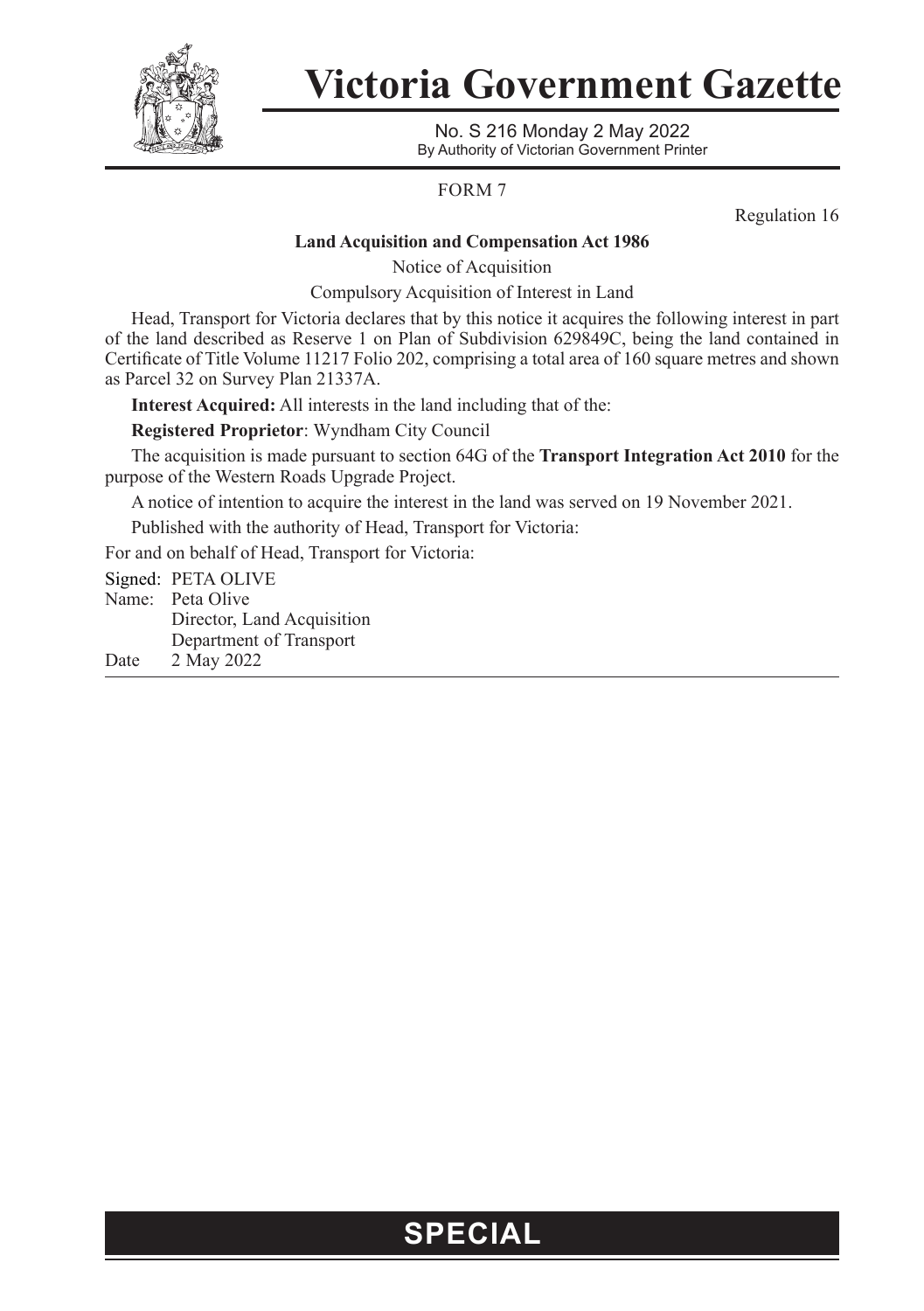#### FORM 7

Regulation 16

#### **Land Acquisition and Compensation Act 1986**

Notice of Acquisition

#### Compulsory Acquisition of Interest in Land

Head, Transport for Victoria declares that by this notice it acquires the following interest in part of the land described as Reserve 1 on Plan of Subdivision 647468N, being the land contained in Certificate of Title Volume 11374 Folio 549, comprising a total area of 515 square metres and shown as Parcel 13 on Survey Plan 21336A.

**Interest Acquired:** All interests in the land including that of the:

**Registered Proprietor**: Wyndham City Council

The acquisition is made pursuant to section 64G of the **Transport Integration Act 2010** for the purpose of the Western Roads Upgrade Project.

A notice of intention to acquire the interest in the land was not required under section 7(1) of the **Land Acquisition and Compensation Act 1986** because it would be unnecessary, undesirable, or contrary to the public interest.

Published with the authority of Head, Transport for Victoria:

For and on behalf of Head, Transport for Victoria:

|      | Signed: PETA OLIVE         |
|------|----------------------------|
|      | Name: Peta Olive           |
|      | Director, Land Acquisition |
|      | Department of Transport    |
| Date | 2 May 2022                 |
|      |                            |

#### FORM 7

Regulation 16

#### **Land Acquisition and Compensation Act 1986**

Notice of Acquisition

#### Compulsory Acquisition of Interest in Land

Head, Transport for Victoria declares that by this notice it acquires the following interest in part of the land described as Reserve 2 on Plan of Subdivision 609770E, being the land contained in Certificate of Title Volume 11419 Folio 734, comprising a total area of 454 square metres and shown as Parcel 64 on Survey Plan 23653D.

**Interest Acquired:** All interests in the land including that of the:

**Registered Proprietor**: Wyndham City Council

The acquisition is made pursuant to section 64G of the **Transport Integration Act 2010** for the purpose of the Western Roads Upgrade Project.

A notice of intention to acquire the interest in the land was not required under section 7(1) of the **Land Acquisition and Compensation Act 1986** because it would be unnecessary, undesirable, or contrary to the public interest.

Published with the authority of Head, Transport for Victoria:

For and on behalf of Head, Transport for Victoria:

Signed: PETA OLIVE Name: Peta Olive Director, Land Acquisition Department of Transport Date 2 May 2022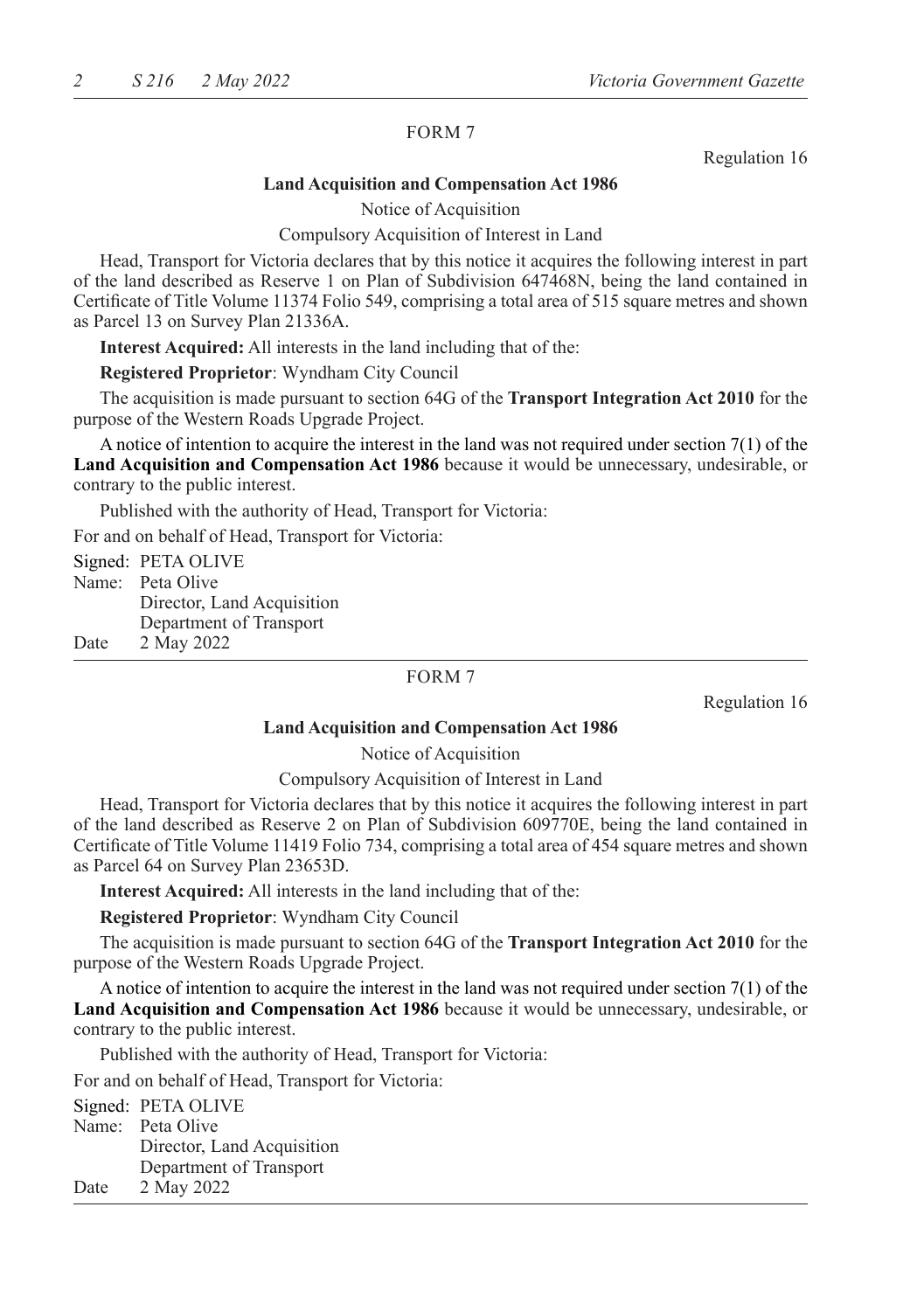#### FORM 7

Regulation 16

#### **Land Acquisition and Compensation Act 1986**

Notice of Acquisition

Compulsory Acquisition of Interest in Land

Head, Transport for Victoria declares that by this notice it acquires the following interest in part of the land described as Reserve 2 on Plan of Subdivision 608863C, being the land contained in Certificate of Title Volume 11091 Folio 443, comprising a total area of 1,507 square metres and shown as Parcel 1 on Survey Plan 23999A.

**Interest Acquired:** All interests in the land including that of the:

**Registered Proprietor**: Wyndham City Council

The acquisition is made pursuant to section 64G of the **Transport Integration Act 2010** for the purpose of the Western Roads Upgrade Project.

A notice of intention to acquire the interest in the land was served on 19 November 2021.

Published with the authority of Head, Transport for Victoria:

For and on behalf of Head, Transport for Victoria:

Signed: PETA OLIVE

Name: Peta Olive

Director, Land Acquisition

Department of Transport

Date 2 May 2022